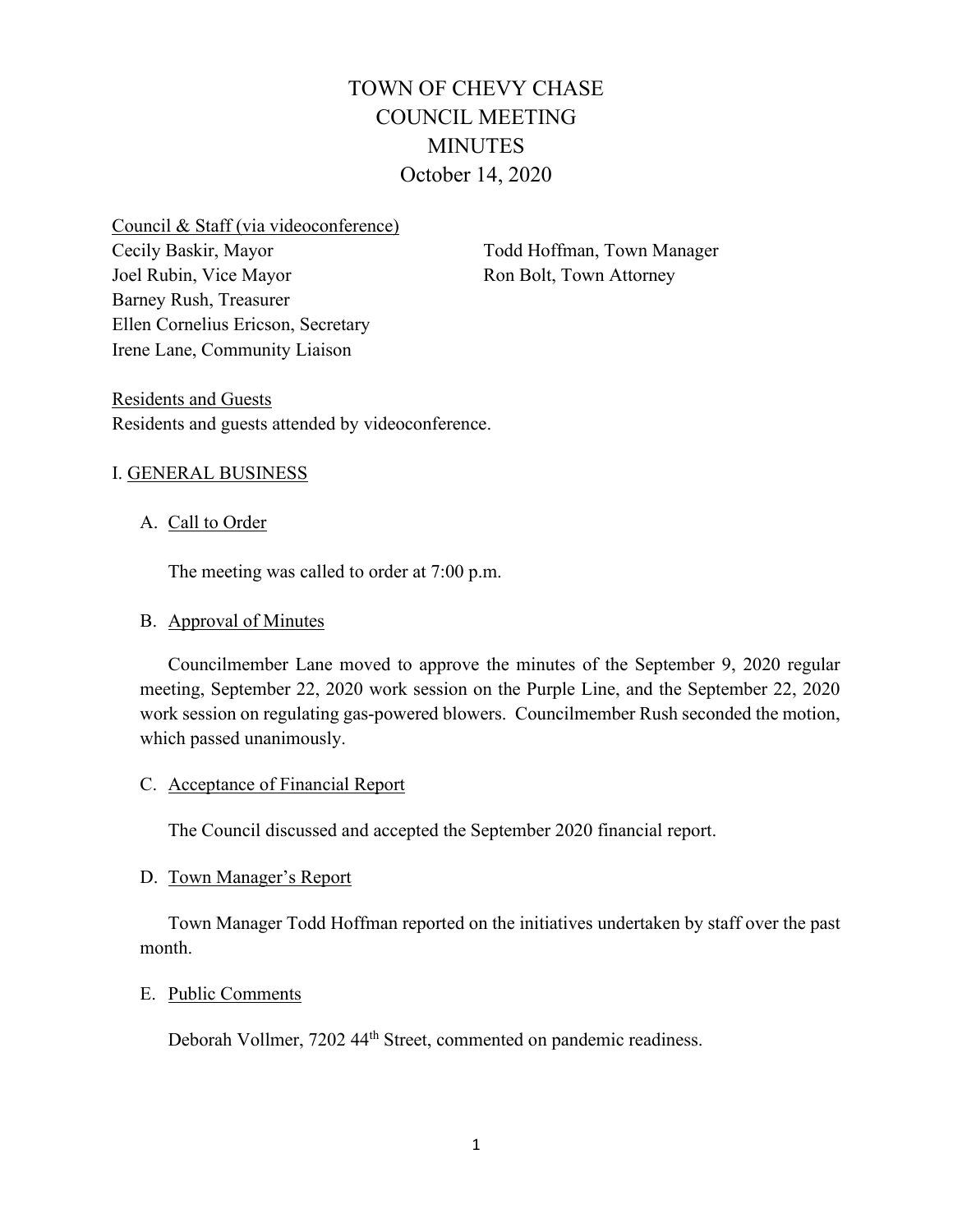## II. PRESENTATIONS & DISCUSSIONS

#### A. Accessory Dwelling Unit Regulations

The Council discussed proposed regulations of accessory dwelling units (ADUs) and a draft ordinance to implement said regulations. The Council asked the Land Use Committee to clarify language in the proposed ordinance and to further research options for rear setback requirements for ADUs.

#### B. Gas-Powered Blower Regulations

The Council discussed proposed regulations of gas-powered blowers, a draft ordinance to implement said regulations, and a proposed subsidy program for the purchase of batterypowered blowers. The Council asked the Climate and Environment Committee to redraft the proposed regulations and the proposed terms of the subsidy program based on Council feedback.

#### C. Zimmerman Park Redevelopment

The Council deferred discussion of this issue.

#### D. Subdivision Staging Policy

The Council discussed issues and efforts related to the County's Subdivision Staging Policy, including planned outreach to County Council members.

#### E. Thrive Montgomery 2050

The Council discussed issued and efforts related to the County's update of its general plan, Thrive Montgomery 2050.

#### F. Purple Line

The Council discussed the status of the Purple Line project.

#### G. Community-Building Activities

The Council discussed community-building activities and agreed to solicit ideas for and assistance with community activities from residents.

#### III. OTHER BUSINESS

No additional business was discussed.